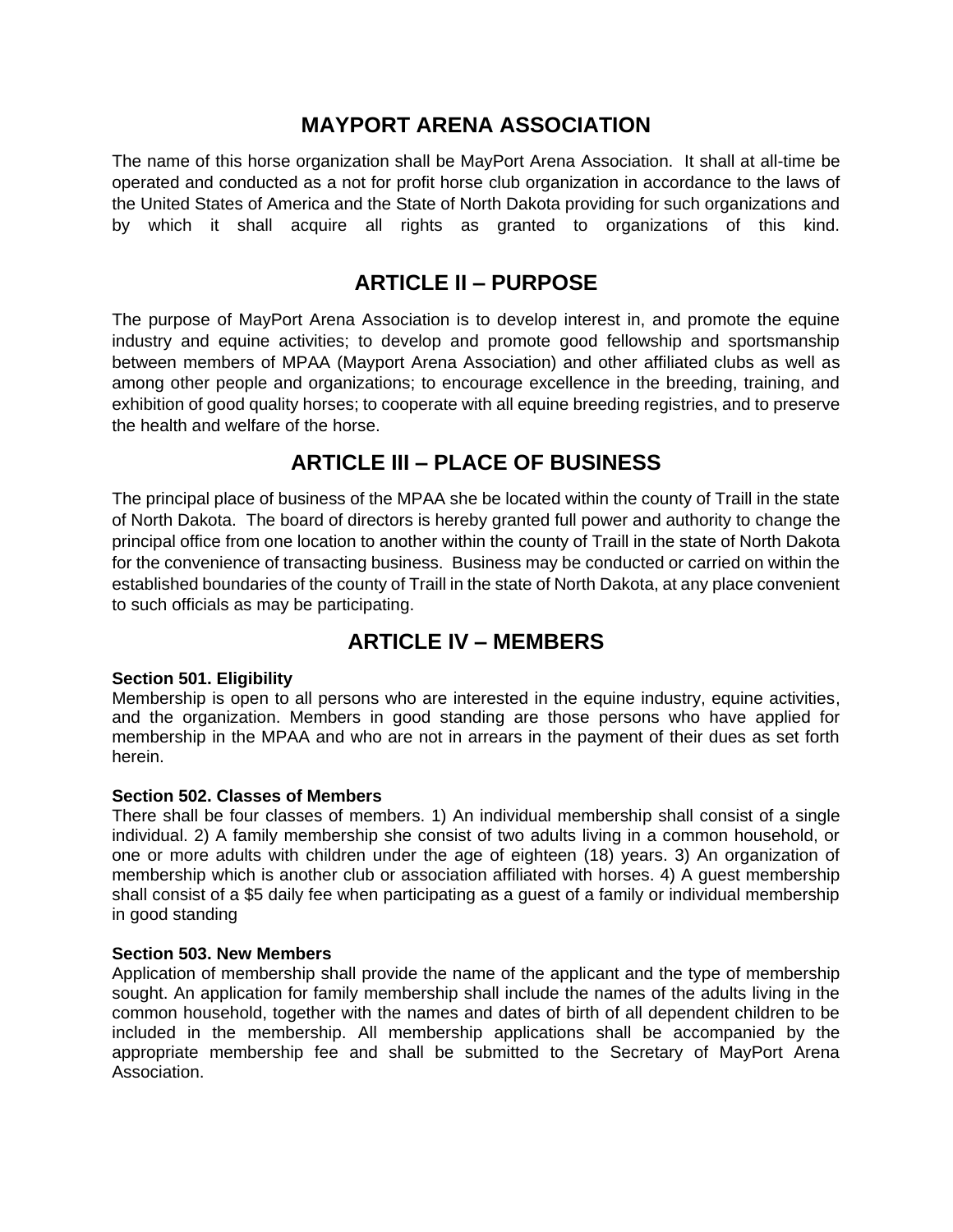# **Section 504. Renewal Membership**

Membership in MPAA shall be renewed annually by submitting completed membership form and the appropriate dues and/or fees in these by-laws.

### **Section 505. Annual Dues**

Each individual or family membership shall pay annual dues to MPAA in such amounts as membership may prescribe. Annual dues shall be due and payable on April 1 of each year. A member whose annual dues have not been paid by June 1 shall automatically be dropped from membership and shall no longer participate or be able to participate in a vote on all MPAA matters. New members joining for the first time may participate in and vote on all MPAA matters for the year that their membership applies. The amount of the dues will be levied in the standing rules.

# **Section 506. Reinstatement of Membership**

Any member seeking reinstatement of membership shall complete an application for membership which shall be submitted, along with the appropriate membership fee, to the Secretary of MPAA.

# **Section 507. Transferability of Membership**

Membership is not transferable or assignable. Failure to make payment of annual dues, as required herein, shall signify termination of membership. The interest of any member in the property or monies of MPAA shall cease with the termination of his/her/their membership. A new member or reinstated member, joining MPAA after April 1 shall automatically be considered to have paid dues for the calendar year.

# **Section 508. Termination of Membership**

Any inhumane treatment to a horse by a member or the club or violation of any town law is subject to a warning, and if necessary a punishment decided by the Board of Directors. The interest of any member in the property or monies of MPAA shall cease with the termination of his/her/their membership.

# **Section 509. Salaries**

There shall be no salaries for any members, director, or officer of MPAA. Compensation for services rendered shall require a two-thirds majority.

# **ARTICLE V – MEETINGS**

### **Section 601. Membership Meetings**

Meetings of the general membership shall be held at the discretion of the officers, with date and location posted on the MayPort Arena Association website and Facebook page. All members in good standing pursuant to the provisions of Section 505 above, may have a voice and participate in all meetings.

### **Section 602. Special Meetings**

- A) Special meetings of the general membership shall be held whenever called at the direction of the president, a majority of the board of directors, or by the Secretary upon written request of fifty-five (55%) of the members entitled to vote with respect to the subject matter set forth in the notice for Special Meeting. Any Special Meeting of the membership shall have all powers of a general membership meeting but may consider or pass on only those matters specified in the notice of the special meeting.
- B) Special meetings of the board of directors shall be held whenever called at the direction of the president or majority of the then members of the board of directors.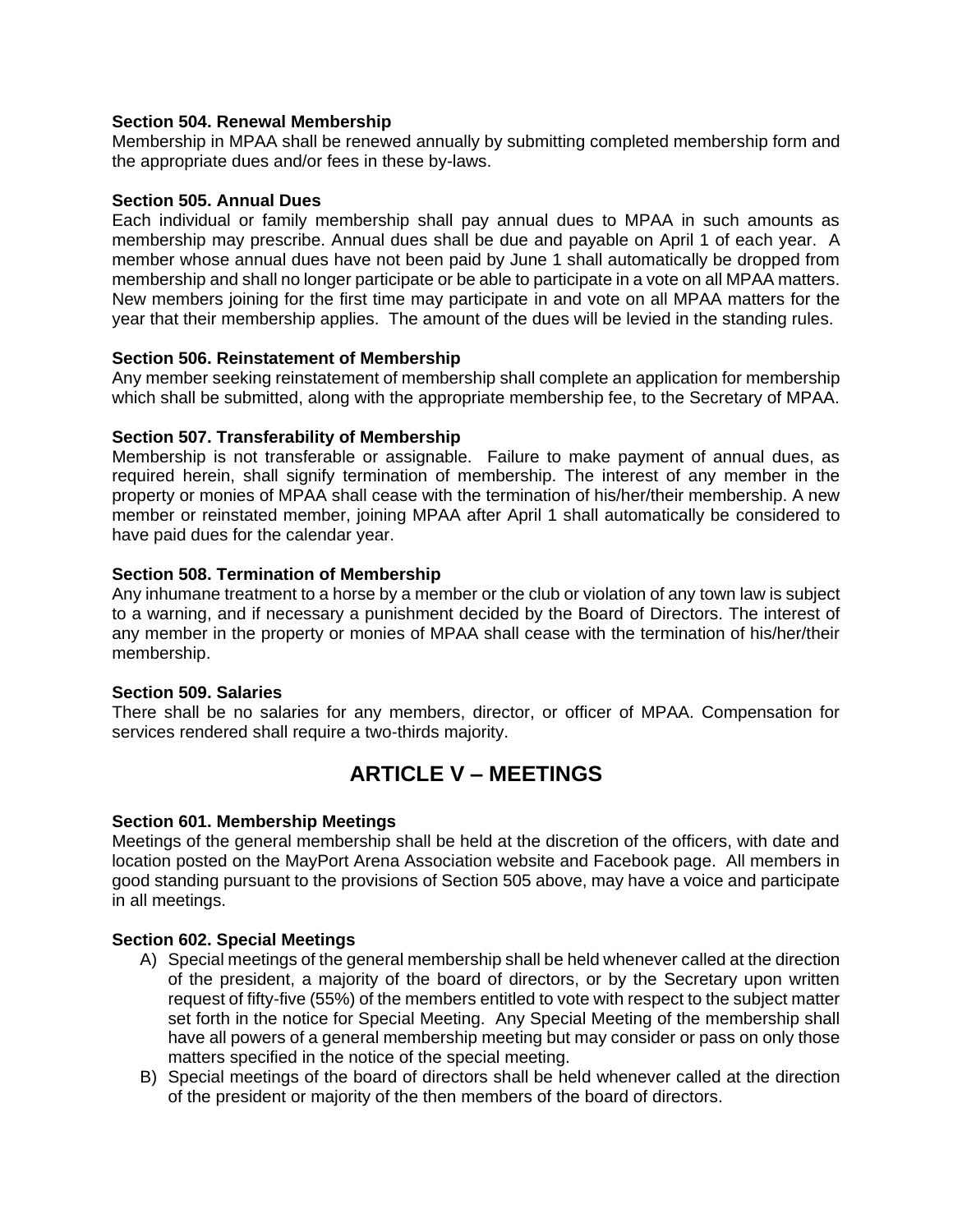C) A report of the special meeting of the general membership or board of directors she be published on the MayPort Arena Association website and Facebook page.

# **Section 603. Notification of Meetings**

Notification of meetings shall be deemed delivered when such notice is posted on the MayPort Arena Association website and Facebook page

### **Section 604. Rules of Order**

The MPAA shall govern its procedures by "Roberts Rules of Order" as such rules may be revised for time to time insofar as such rules are not inconsistent or in conflict with these By-Laws or the applicable law of the State of North Dakota.

### **Section 605. Quorum**

At any MPAA meeting of the general membership, duly appointed committees, held in accordance with the foregoing provisions as to notification, a majority of the voting members registered as such meeting shall constitute a quorum for all purposes.

# **Section 606. Organization**

The president, or in his/her absence, any members chose by the members present shall call a meeting to order, and shall act a chairperson of the meeting. The secretary shall act secretary at all general membership, board of directors, and specified committee meetings, but in the absence of the secretary, the presiding officer or chairperson may appoint any member to act in that capacity.

# **Section 607. Voting**

In all matters governed by a vote of the members, each member eighteen (18) years of age or older and in good standing shall be entitled to one vote, except a family membership entitled to two votes per family by members 18 years or older.

- A) Absentee or vote by proxy is not allowed in any meeting of MPAA. Voting via live feed is allowed at any MPAA meeting.
- B) The president, secretary, treasurer and directors shall be elected as follows:
	- 1. A slate of officers and/or board members shall be presented at the March general membership meeting. Additional floor nominations will be accepted at this meeting to be included along with the slate of officers.
	- 2. The ballot shall be delivered by the secretary to the chairman of the nominating committee, who shall be responsible for the tabulation of the votes. The nominee or nominees, as the case may be, receiving the highest number of votes cast shall be deemed elected.
	- 3. The installation of newly elected officer/directors shall take place at the April general membership meeting.
- C) A favorable vote of two thirds (2/3) of the registered voting members at a general membership meeting or special meeting shall be required to dissolve the organization. Proposals to dissolve the organization may be acted upon at any regular or special meeting, provided notice of the meeting specifying the purpose of the meeting is posted on the MayPort Arena Association website and Facebook page no less than fifteen (15) days or more than forty-five (45) days prior to the meeting.
	- i. If by chance this not for profit organization dissolves, one or two other preexisting non-profit organizations will be designated to receive the remaining amount of monies that MPAA has in its checking. The pre-existing not for profit organization will be determined by getting the most votes by the paid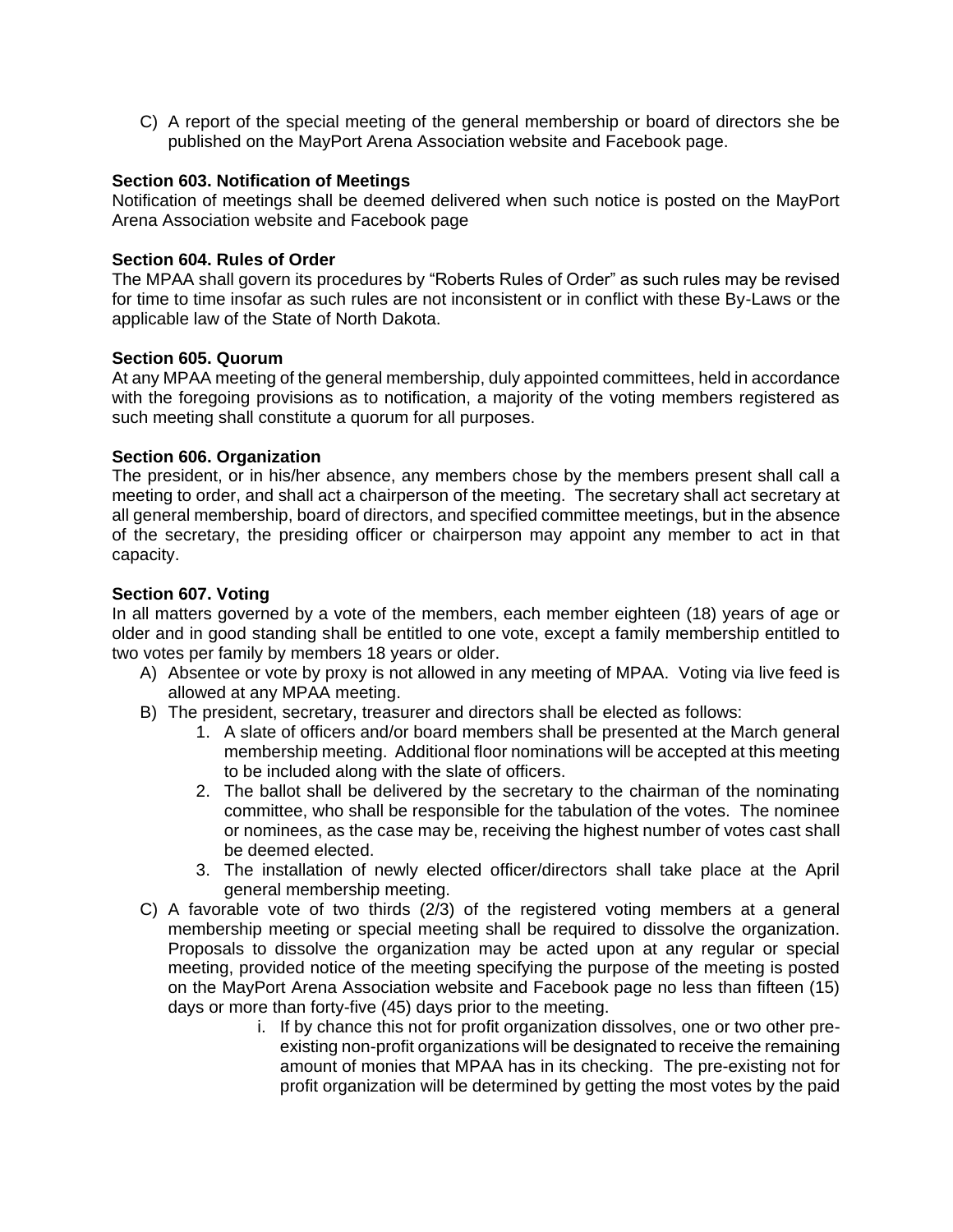MPAA members. Assets/equipment owned by MPAA will be sold to the highest bidder.

D) A majority of votes cast shall be necessary to the adoption of any other measure.

# **ARTICLE VI – OFFICERS AND DUTIES**

### **Section 701. Officers**

The officers shall be president, secretary, treasurer, and such other officers as may be authorized from time to time by the voting membership. The officers shall be chosen from the voting membership and by ballot as prescribed in these by-laws for term of one (1) year, or until the election and qualification of their successor, by the voting membership. All officers of MPAA shall be installed before the close of business at the April general membership meeting and shall commence official duties that day following the election.

# **Section 701. Duties**

- A) **PRESIDENT** The president shall preside at all meetings of the membership and all meetings of the board of directors, and shall preform all duties incident to this office. The president shall have the power to appoint such committees as deemed necessary for advancement.
- B) **SECRETARY** The secretary shall:
	- 1. Keep the minutes of all meeting of the membership and the board of directors.
	- 2. Prepare a report of the meeting in a timely fashion such that will be included on the MayPort Arena website or Facebook page.
	- 3. Report at the next scheduled meeting the MPAA activities and proceedings of each previous meeting.
	- 4. Maintain MPAA files, including the original articles of incorporation, by-laws, amendments to by-laws, and all minutes and reports of various committee activities. Copies of minutes of membership meetings and board of director meetings shall be available to the general membership on the MayPort Arena Association website and Facebook Page
	- 5. Receive inquiries for prospective new members. Provide requesting parties with information on MPAA, including an application of MPAA membership, a list of the current year officers and directors of the MPAA and notice of posting on MayPort Arena Association website and Facebook Page. The secretary shall maintain records identifying those making inquiring for further follow-up to encourage membership in MPAA.

# C) **TREASURER** The treasurer shall:

- 1. Receive all money belonging to the MPAA.
- 2. Deposit all MPAA money in a bank checking and/or savings account or accounts selected by the board of directors.
- 3. Provide the selected bank with a signature card authorizing checking account drafts to be signed by one signature; authorized signatures being either the president, secretary, or treasurer.
- 4. Maintain accounting record of receipts and disbursements as directed by the board of directors.
- 5. Disburse MPAA's funds as ordered by the board of directors.
- 6. Maintain a logistically ordered file of vouchers and/or receipts for such disbursements.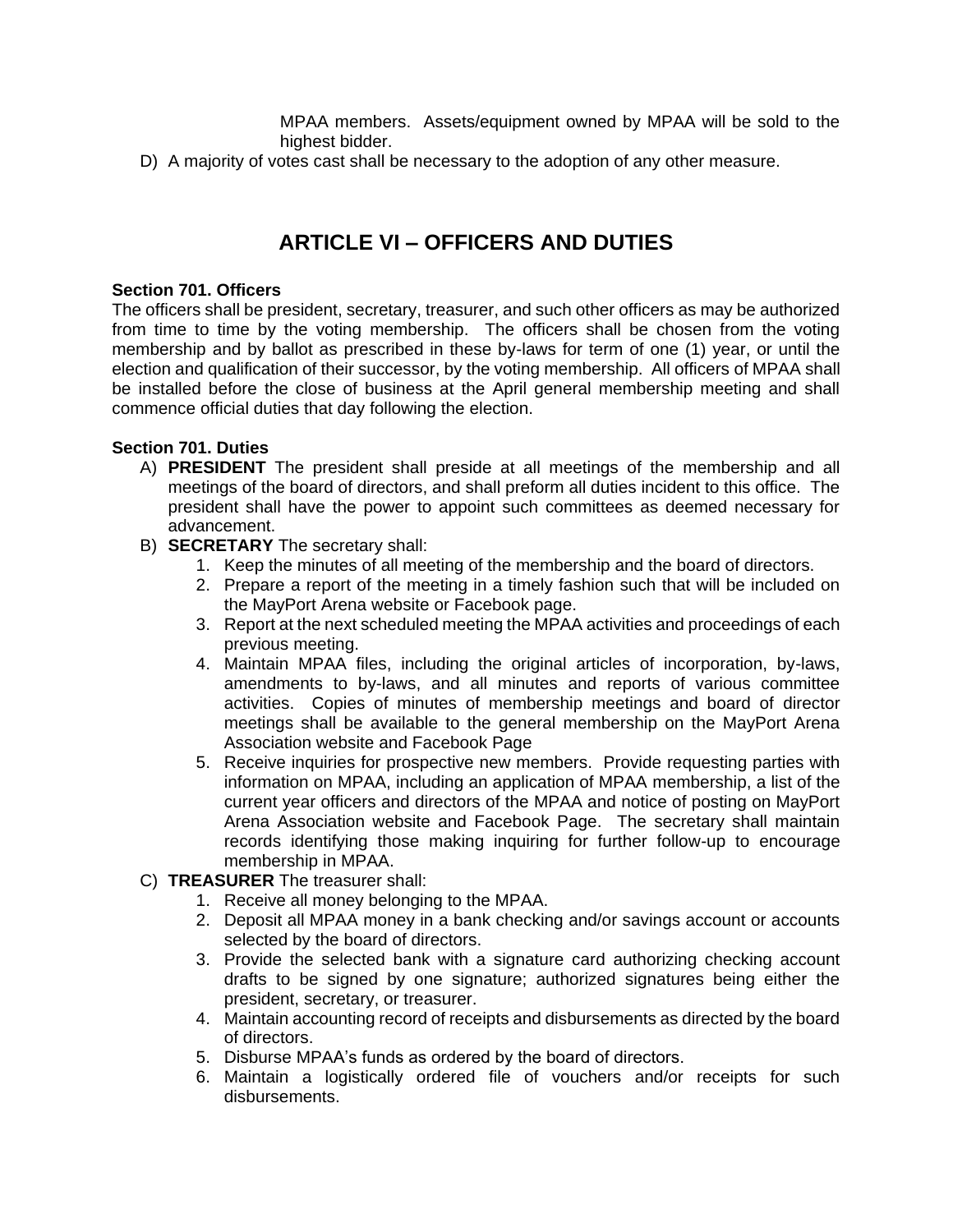- 7. Be prepared to present the current financial condition of MPAA at each general, special, or board meeting and as necessary at committee meetings.
- 8. Make a detailed annual report upon the financial state of affairs of MPAA.
- 9. Assist the audit committee with the annual audit of the accounting records.

### **703. Contracts**

The president or such other person authorized by the board of directors shall execute written contracts pertaining to MPAA business on behalf of the organization.

# **ARTICLE VII – BOARD OF DIRECTORS**

### **Section 801. Directors**

The number of directors shall be a minimum of five (5) consisting of the president, secretary, treasurer, and two directors elected from the voting membership, and the immediate past president, if not otherwise a director who will serve as a board member for not more than one year. The immediate past president shall serve as a non-voting director.

### A) **Election and Duration of Term**

- 1. Directors shall be elected for a period of one (1) year and shall take office following the election
- 2. The immediate past president shall serve as director, under that title, for not to exceed one (1) year.
- 3. Officers/Directors may not hold the same office for more than two (2) consecutive terms.

#### **Section 802. Duties**

The general supervision and direction of affairs of MPAA shall be vested in the board of directors and they shall audit all bills against the MPAA; fill any and all vacancies which may occur among the officers and directors between annual meetings; and carry on all business and other activities of MPAA subject to general membership knowledge.

### **Section 803. Telephone/Electronic Meetings**

The board of directors may conduct any board meeting by telephone, video conference, or e-mail as provided by law.

#### **Section 804. Attendance**

Any director or officer who does not attend a minimum of fifty percent (50%) of the meetings (including conference calls) shall be subject to removal from office by a majority vote of the board of directors.

#### **Section 805. Recall**

Directors, including officers, may be recalled by a 2/3 majority vote of the voting members registered at a general or special membership meeting.

# **ARTICLE VIII – CONSTITUTION**

This constitution shall become effective on the date it is approved by the general membership.